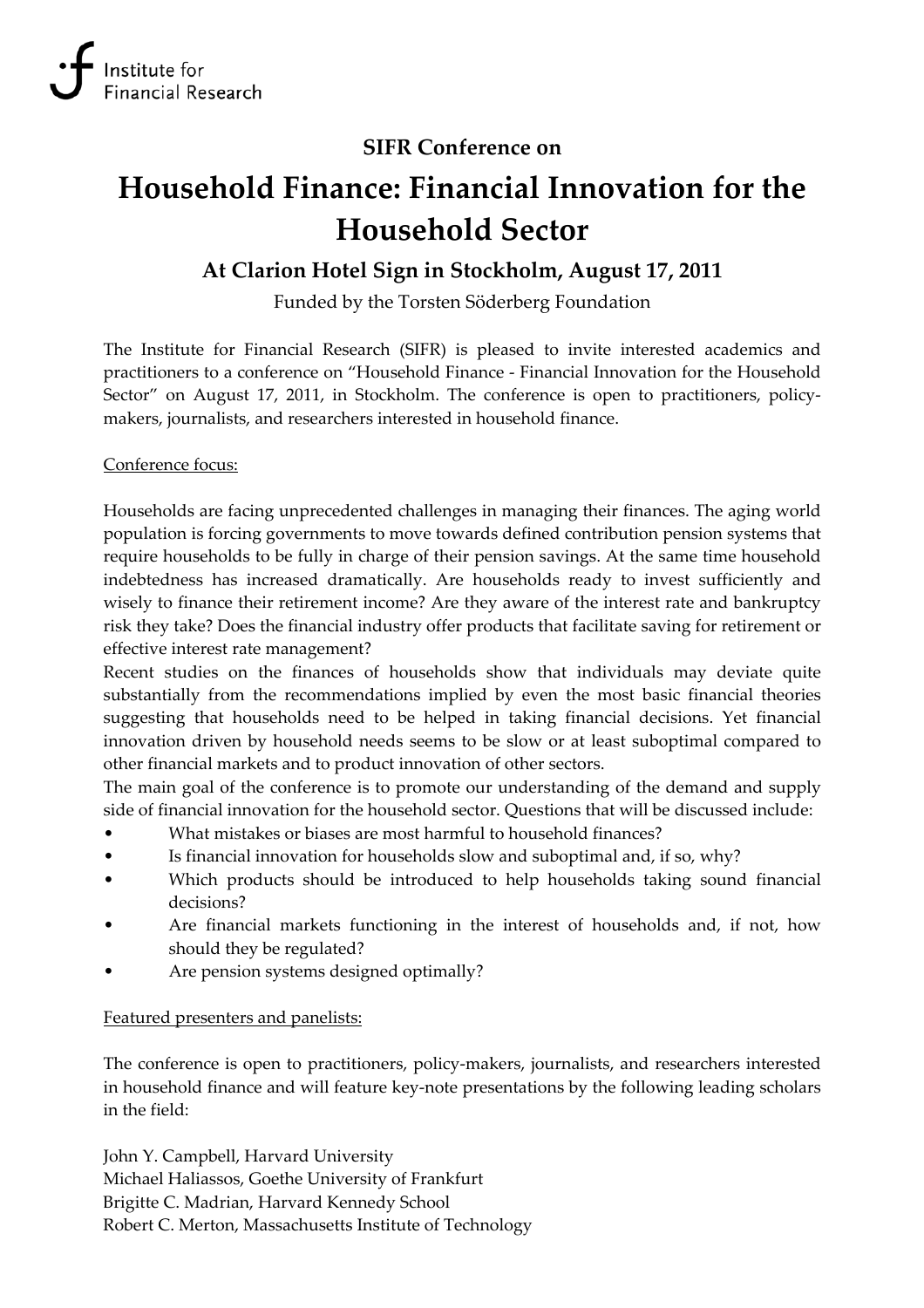# Institute for ancial Research

The presentations will be followed by a panel debate, where panelists include

Lars Frisell, Chief Economist at the Swedish Financial Supervisory Authority Ronald Janssen, Managing Director, Ortec Finance Peter Norman, Swedenʹs Minister for Financial Markets Per‐Olof Söderberg, Chairman, Söderberg & Partners

For bios see www.sifr.org/conferences.

The conference will be followed by an academic program on Household Finance research August 18‐19, which is part of the European Finance Association (EFA) Annual Meeting in Stockholm. See https://fisher.osu.edu/blogs/efa2011/program/academic‐program for details.

#### **Registration**

There is no registration fee for the conference on August 17. However, participation is limited; and therefore, we suggest that you e-mail anki.helmer@sifr.org as soon as possible, and no later than **August 1**, to ensure participation. Please include your contact details.

For further information about the program and practical information, please see www.sifr.org, or contact the organization committee (Paolo Sodini at paolo.sodini@hhs.se, or Per Strömberg at per.stromberg@sifr.org).

Those who wish to attend the **academic program** on August 18-19 will need to register separately at https://fisher.osu.edu/blogs/efa2011/registration.